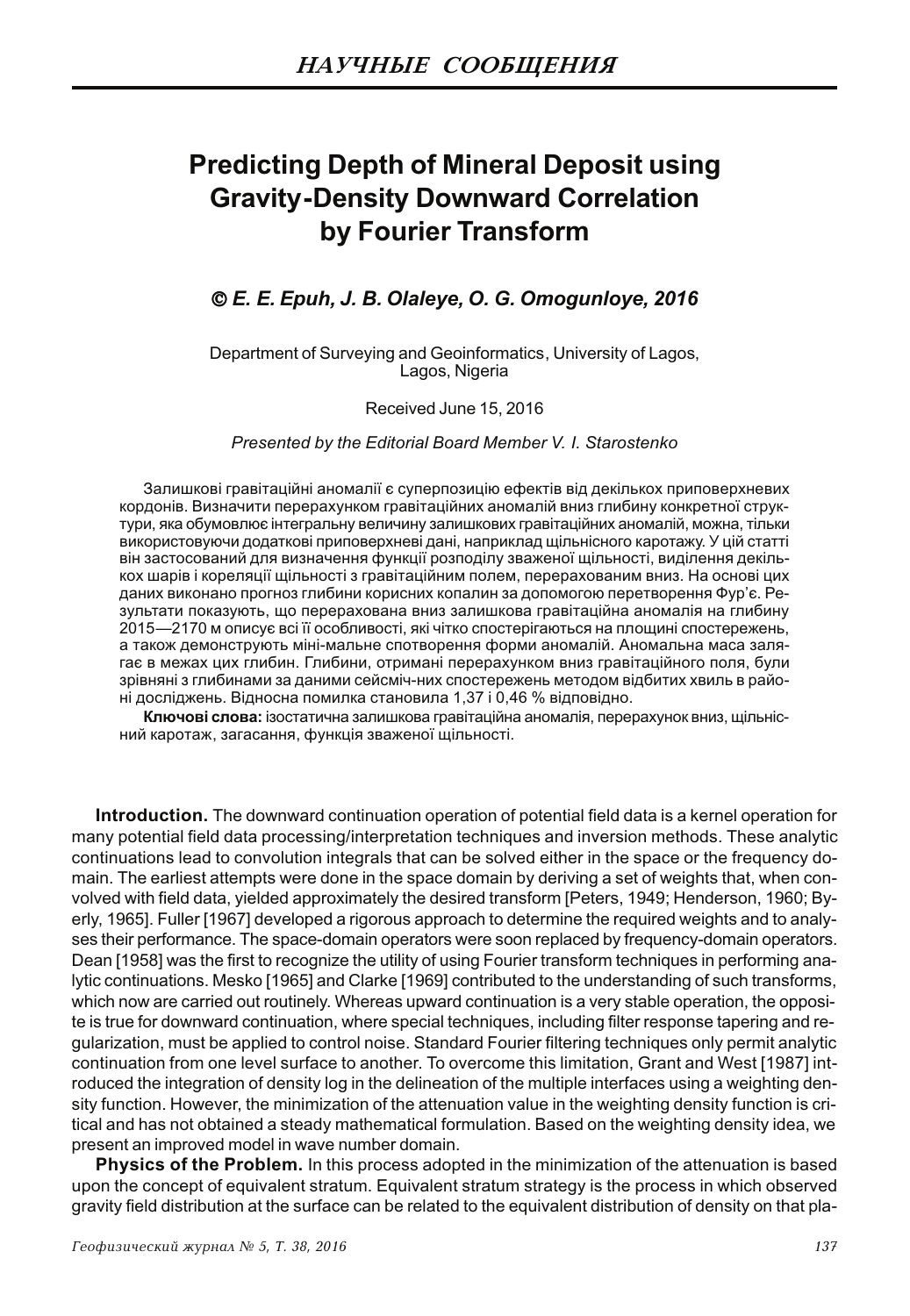ne [Grant, West, 1987]. This is particularly relevant when an interface between two lavers having different densities has been identified at some known or estimated depth by means of density well logging. This process is always difficult to interpret because of inherent uncertainties in the location and size of the structure causing the gravity anomaly at the observation point. However, residual gravity anomaly is caused by the anomalous masses lying between surface of observation and the desired depth of projection, and causing fluctuation in the gravity values at intermediate levels [Grant, West, 1987; Dobrin, Savit. 1988]. In downward continuation, an important aspect of the underlying theory is that when the field is continued too close to the depth of the anomalous mass, oscillations set in due to the instability of the field at points closer to the source anomaly arising from the inverse relationship between the anomalous mass and the distance from the observation point. As the distance becomes smaller, the anomaly is exponentially amplified and unstable. It becomes stabilized within the horizon of the anomalous mass and oscillation and divergence re-appears when the projected field is bevond the horizon of the anomalous mass. Once a source is detected within the region of continuity, the process is terminated. This identified depths mark the horizon of the anomalous mass. The difficulties posed in the interpretation of the downward continued data are resolved with the aid of additional subsurface data. In this research, observed density profile (density log) was utilized in the downward continuation of the residual gravity anomaly.

In the use of density log, the determination of the weighting density function is very important. In this case, the attenuation is required to be made as small as practicable such that the weighting density va-

riation is minimized. This helps in the presentation of a plausible subsurface structure of the basin from the proiected fields. The minimization of the weight variation is accomplished in this research by establishing a mathematical model which relates the weight attenuation as a function of  $(1)$ the wave numbers (2) the gravity station spacing and  $(3)$  the depth of projection using the concept of equivalent stratum.

In this paper, by viewing the downward continuation of potential field as an inverse problem of upward continuation using Fourier transform, a convolution type linear integral equation for downward continuation was obtained. Upward Continuation trans-

forms the potential field measured on one surface to the field that would be measured on another surface farther from all sources. Fig. 1 shows the Location of observation surface  $P$ , upward continuation surface

 $T$  and downward continuation surface  $T'$ <br>It is known that in spatial domain pote is known that in spatial domain potential field data  $V(x_T, y_T, -\Delta z)$  and  $V(x_p, y_p, z_0)$  has relationship as follows:

$$
V(x_T, y_T, z_0 - \Delta z) = \frac{-\Delta z}{2\pi} \int_{-\infty}^{\infty} \int_{-\infty}^{\infty} \frac{V(x_p, y_p, z_0)}{[(x_T - x_p)^2 + (y_T - y_p)^2 + \Delta z^2]^{3/2}} dx_p dy_p,
$$
  

$$
\Delta z > 0,
$$
 (1)

where  $V$  ( $x_p$  ,  $y_p$  ,  $z_0$  ) denotes potential field data on the observed plane at altitude  $z_0$  = 0. Equations (1)  $V(x_T, y_T, z_0 - z)$  denotes potential field data on the target plane an upward continuation integral. It shows how to calculate the value of potential field at any point  $T$  above a level horizontal surface from complete knowledge of the field on the surface. Equation  $(1)$  is a two-dimensional convolution.

$$
V(x_T, y_T, z_0 - \Delta z) = \int_{-\infty}^{\infty} \int_{-\infty}^{\infty} V(x_p, y_p, z_0) \psi_u(x, y, \Delta z) dx_p dy_p, \qquad (2)
$$



Fig. 1. Location of observation surface, upward continuation surface  $T$  and downward continuation surface  $T'$ .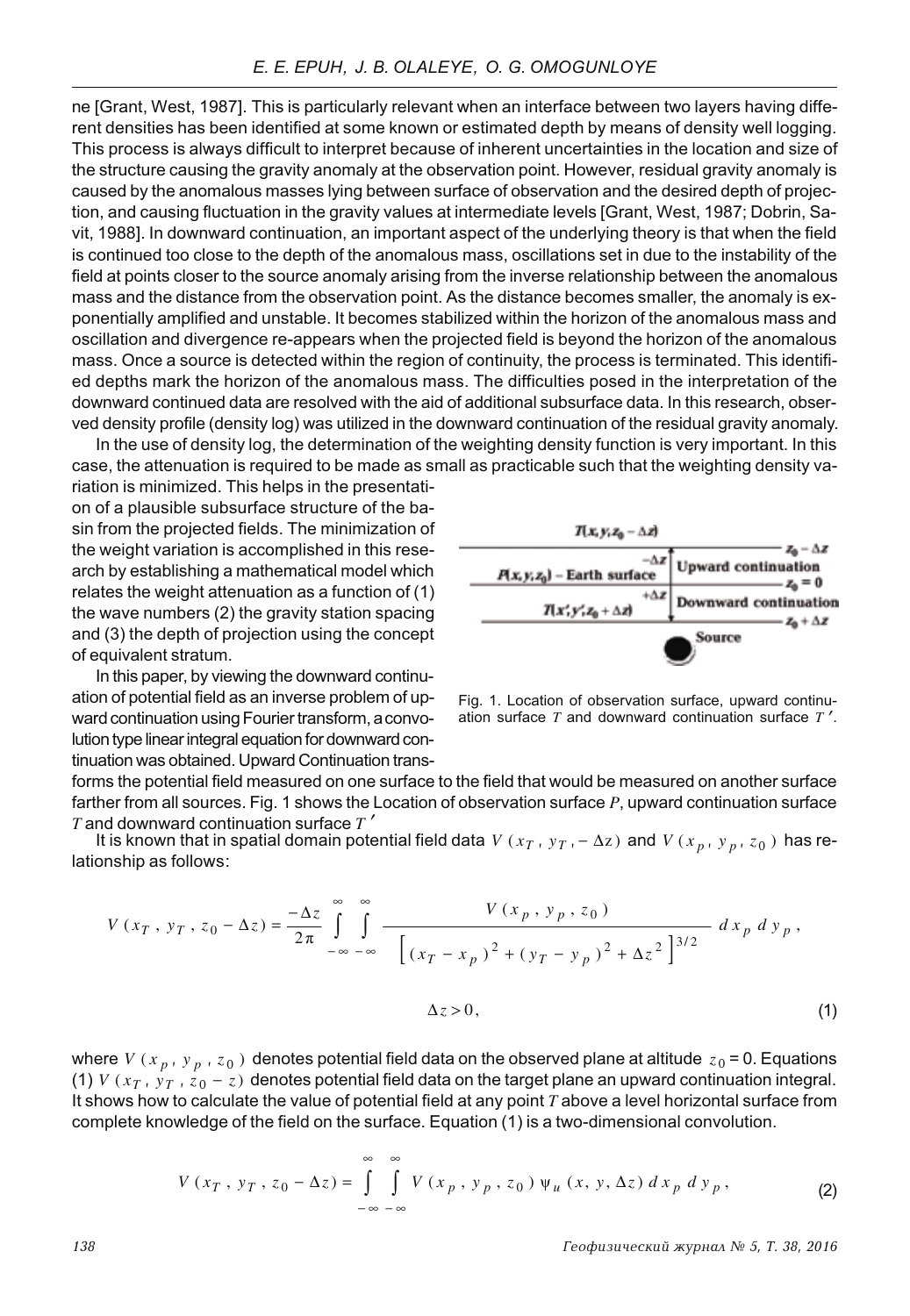$$
\psi_u(x, y, \Delta z) = \frac{\Delta z}{2\pi} \frac{1}{\left[ (x_T - x_p)^2 + (y_T - y_p)^2 + \Delta z^2 \right]^{3/2}},
$$
\n(3)

$$
\Psi_u(x, y, \Delta z) = -\frac{1}{2\pi} \frac{\partial}{\partial \Delta z} \frac{1}{r}, \qquad (4)
$$

where  $r = \sqrt{(x_T - x_p)^2 + (y_T - y_p)^2 + \Delta z^2}$ .

The Fourier transform of equation (2) obtained with respect to Equation (4) is given as

$$
F\left[\psi_u\right] = -\frac{1}{2} \frac{\partial}{\partial \Delta z} F\left[x, y\right]
$$
\n(5)

with respect to equation (2), the Fourier transform of equation (5) is given as

$$
F\left[\psi_u\right] = -\frac{\partial}{\partial \Delta z} \frac{e^{-u\Delta z}}{u} \tag{6}
$$

$$
F\left[\psi_{u}\right] = e^{-u\Delta z}, \quad |\Delta z| > 0 \quad \text{(Fourier kemel)}
$$
 (7)

let *V* (*x<sub>T</sub>*, *y<sub>T</sub>*, *z*<sub>0</sub> - Δz) = *V*<sub>up</sub>, *V* (*x<sub>p</sub>*, *y<sub>p</sub>*, *z*<sub>0</sub>) = *V*, *ψ*<sub>*u*</sub> (*x*, *y*, Δz) = ψ<sub>up</sub>.

Equation (2) can be rewritten as

$$
V_{\rm up} = V^* \psi_{\rm up},\tag{8}
$$

where \* denotes convolution operation.

Applying Fourier transform to  $\overline{V}_{\text{up}}$  ,  $\overline{V}$  ,  $\overline{\psi}_{\text{up}}$  respectively, we obtain [Blakely, 1996]

$$
F[V_{\rm up}] = F|V|F[\nu_{\rm up}], \qquad (9)
$$

where  $\,F\,[\,V_{\rm up}\,]\,\longrightarrow$  Fourier transform of the upward field,  $F\,[\,V\,]\longrightarrow$  Fourier transform of the observed residual gravity  $\Delta g$  field at  $z_0$  = 0.  $F|V|$  is the measurement observed on the Earth surface. Given  $F|V|$ , upward continuation to height  $\Delta z$  is obtained by multiplying  $F\,|\,V\,|$  by the Fourier kernel:

$$
F\left[V_{\text{up}}\right] = \Delta \hat{g} e^{-u\Delta z},\qquad(10)
$$

$$
\Delta \bar{g} \left( x, y \right)_{\text{up}} = \Delta \hat{g} \, e^{-u \Delta z} \,. \tag{11}
$$

 $\Delta g$  is the residual gravity value at the surface,  $\Delta \bar{\mathrm{g}} \, \left( \, x, \, y \, \right)$  — upward continued field.

Downward Continuation Model Formulation. The calculation of downward continuation is very useful in the interpretation of potential field. This is obtained by writing the inverse Fourier Transform of Equation (11):

$$
F\left[V_{\text{down}}\right] = F\left|V\right|F^{-1}\left[\Psi_{\text{up}}\right], \quad F\left[V_{\text{down}}\right] - \text{downward continued residual field}, \tag{12}
$$

$$
\Delta \bar{g} \left( x, y \right)_{\text{down}} = \frac{1}{2\pi} \Delta \hat{g} e^{+u\Delta z}, \tag{13}
$$

where  $\Delta \overline{g}\left( x,\, y\right) _{\mathrm{down}}$  is the residual gravity value at depth  $\Delta z.$ 

Геофизический журнал № 5, Т. 38, 2016 — года в союз на собят в союз на собят в союз на собята 139 года. В 139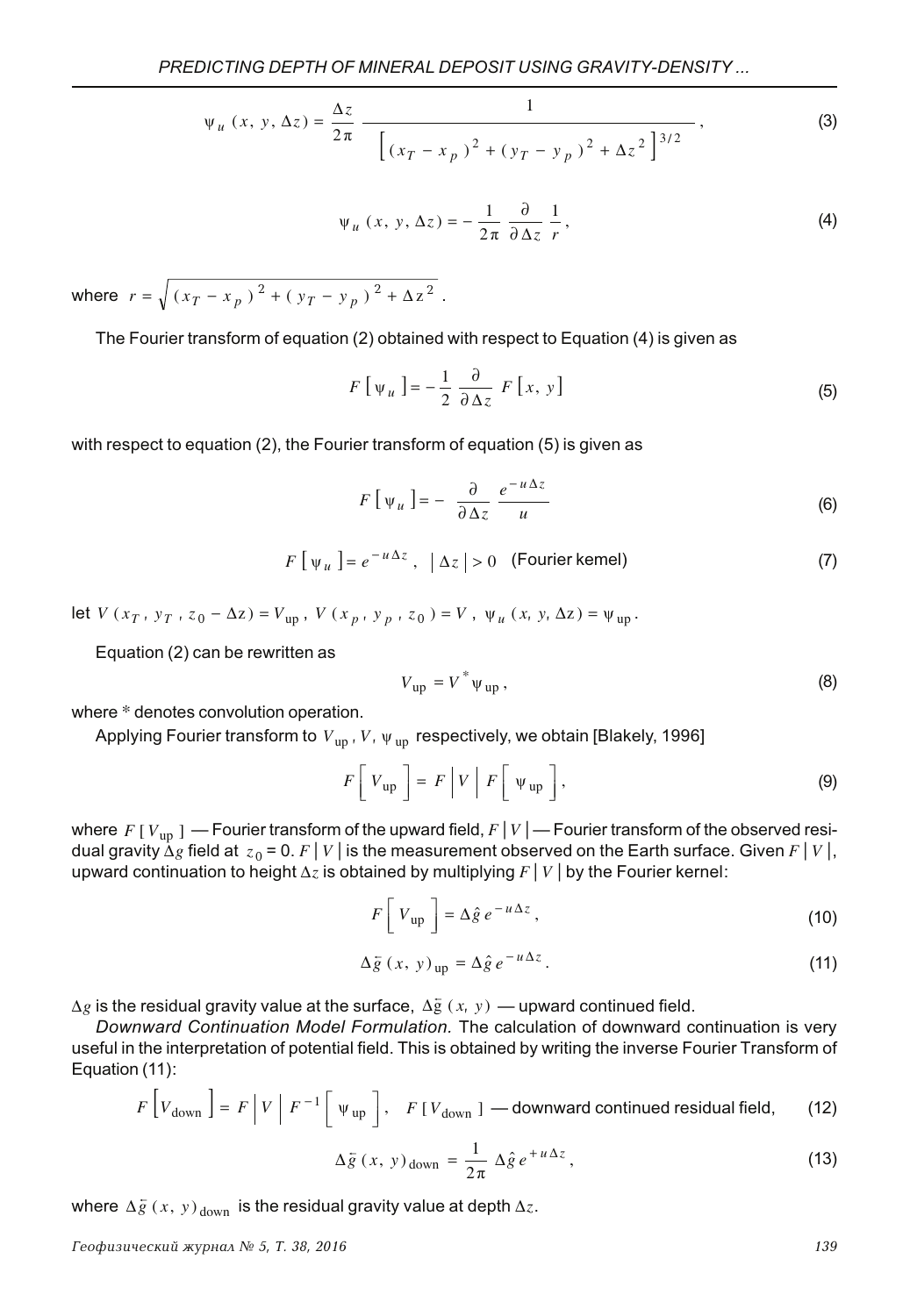The Use of Density Logs in Downward Continuation. Density log is a well log that records formation density. The density tool senses formation density by measuring the attenuation of gamma rays between a source and a detector. In density log observation, the gamma rays emitted continuously by the source are channeled into the formation. There they undergo multiple collisions with the electrons that cause them to lose energy and scatter in all directions by a mechanism called Compton scattering. Compton scattering depends only on the electron density of the formation which is closely related to bulk density. When their energies drop below 0.1 mey, the gamma rays die by a process called photoelectric absorption. Photoelectric absorption depends on both electron density and the average atomic number of the material making up the formation. This mechanism is utilized by litho-density tool to indicate rock type.

The maior ambiguity in the determination of the subsurface structures by the use of downward continuation is due to the existence of multiple interfaces, Indeed, the complex nature of the density logs obtained from boreholes makes it seem highly probable that in most cases, residual anomalies are the superposition of effects originating from several interfaces at once. With some modifications and under certain conditions, the method of downward continuation can then be extended to include general density-depth relationship such as those found on well-logging methods.

In a sedimentary basin, the density varies with depth because of compaction of the sediments. Let the density of the sediments between the surface  $z = 0$  and the depth  $d$  (initial logging depth) be gi-



Fig. 2. Downward continuation when a continuous density log is available [Grant, West, 1987].

ven as  $\rho_0$ . This formula can be explained by referring to Fig. 2. The density contrast between the surface and the density at depth

$$
z_n = d + \sum_{i=1}^n h_i
$$
  

$$
\Delta \Omega = \Omega - \Omega \Omega
$$
 (14)

be given as

$$
\Delta \rho_n = \rho_n - \rho_0, \qquad (14)
$$

where  $\Delta \rho_n$  is the density contrast at depth  $z_n$  ,  $\rho_n$  — formation density of the formation  $n.$ 

The density contrast decreases exponentially with depth according to the equation

$$
X(\gamma) = \Delta \rho_n e^{\gamma z_n}, \qquad (15)
$$

where  $X$  ( $g$  ) — weighting density function,  $z_n$  — depth below the surface,  $g$  — attenuation. The horizontal dimensions of the basin are much larger than its depth, so the shape of the basin can

be approximated as an infinite slab.

By introducing the Equation 15 into Equation 13, the downward continuation (DC) is expressed as

$$
\Delta \tilde{g}(x, y)_{Z_n} = \frac{1}{2\pi} X(\gamma) \Delta \hat{g}(x, y), \qquad (16)
$$

where  $\Delta \bar{g}$  (*x*, *y*)  $\frac{Z_n}{Z_n}$  is the residual gravity anomaly value at depth  $Z_n$  ,  $\Delta g$  is the residual gravity value at the surface  $(z=0)$ .

The attenuation  $g$  must be as small as practicable to avoid reading more information than is actually there. In this,  $g$  is computed using the weighting distribution as applied to equivalent stratum. The weighting distribution is given as

$$
Q(x, y) = r \left( 2d \sqrt{u \gamma^2} \right)^{-1}, \tag{17}
$$

where  $Q\left(x,y\right)$  — weighting distribution,  $\;r=2\sqrt{\gamma w}\;$  ,  $d$  — initial logging depth,  $w=us$  ,  $u$  — wave number,  $s$  – shot point spacing,  $g$  – attenuation.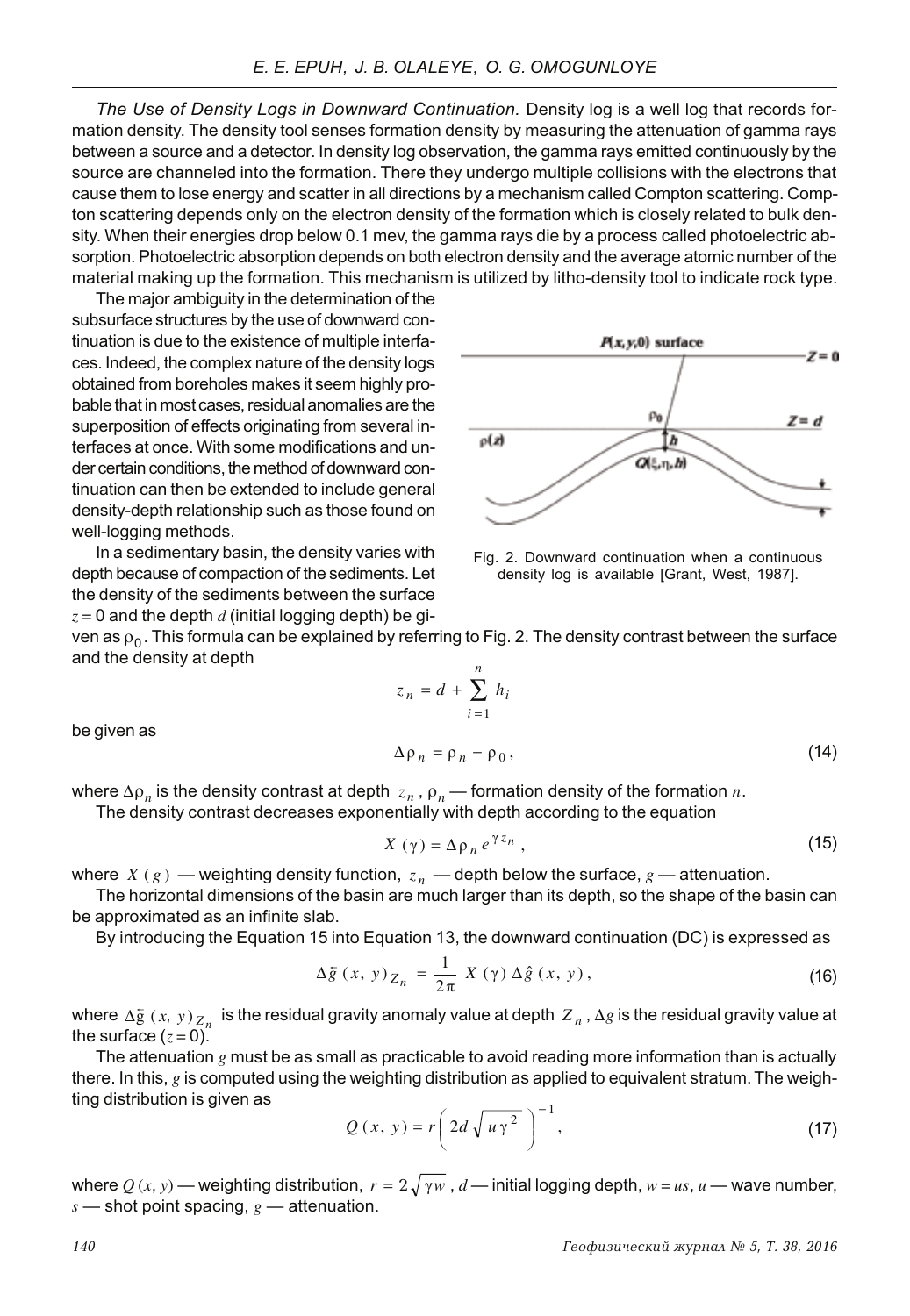Introducing the concept of equivalent stratum into equation (17), we obtain

$$
Q_E(x, y) = \rho(x, y) r \left( 2d \sqrt{u \gamma^2} \right)^{-1}.
$$
 (18)

In DC, the short wavelength contribution to  $\Delta g$  must be taken out of the spectrum to obtain a minimum attenuation. The short wavelength with respect to its equivalent stratum is expressed as

$$
Q_S(x, y) = \rho(x, y) w^{-1/2}.
$$
 (19)

By eliminating the short wavelength, we obtain

$$
Q(x, y) = Q_E(x, y) - Q_S(x, y) = \rho(x, y) r \left( 2d \sqrt{u \gamma^2} \right)^{-1} - \rho(x, y) w^{-1/2}.
$$
 (20)

Differentiating equation (20) with respect to density and equate to zero to obtain the minimum  $g$ 

$$
\frac{dQ}{d\rho} = \frac{r}{2d\sqrt{u\gamma^2}} - \frac{1}{w^{1/2}} = 0.
$$
 (21)

The final expression for the attenuation  $g$  is given as

$$
\gamma = \frac{s^2}{d^2} \sqrt{u_x^2 + u_y^2} \,, \tag{22}
$$

$$
\Delta \bar{g}(x, y)_d = \frac{1}{2\pi} \Delta \hat{g}(x, y) \Delta \rho_n e^{\frac{s^2}{d^2} \sqrt{u_x^2 + u_y^2} z_n},
$$
\n(23)

where  $u = \sqrt{u_x^2 + u_y^2}$ ,  $u_x = \frac{\pi}{x_m}$ ,  $u_y = \frac{\pi}{y_m}$ ,  $u_x$ ,  $u_y$  — wave numbers,  $s$  — distance between stations,  $d$  — initial chosen depth from the log we choose x and y axes which lie in the directions of maximum



and minimum horizontal gradient in  $\Delta g$ ,  $x_m$  and  $y_m$  — measured distances between points at which  $\Delta g$  takes the walue 1/2  $\Delta g_{\textrm{max}}$  in these two directions,  $\Delta g_{\textrm{ max}}$  — amplitude of the residual anomaly on the surface of the ground.

Equation (15) shows that as we move towards the anomaly source, all waye numbers are attenuated by  $e^{g\overline{z}_n}$  and that the highest wave numbers (shortest wavelengths) are attenuated most rapidly. The density contrast defines the basement control over the anomalous mass.

Methodology. The gravitational data for this investigation is a set of Bouguer aravity and isostatic residual gravity ano-

 $\rightarrow$  Fig. 3. Isostatic residual gravity anomaly map using Pratt—Havford model C.I (1 mGal): 1 – opl vertex, 2 – gravity base station,  $3$ contour closures,  $4 -$  gravity lines,  $5 -$  contour lines,  $6$  - transition zone boundary,  $7$  - fault lines.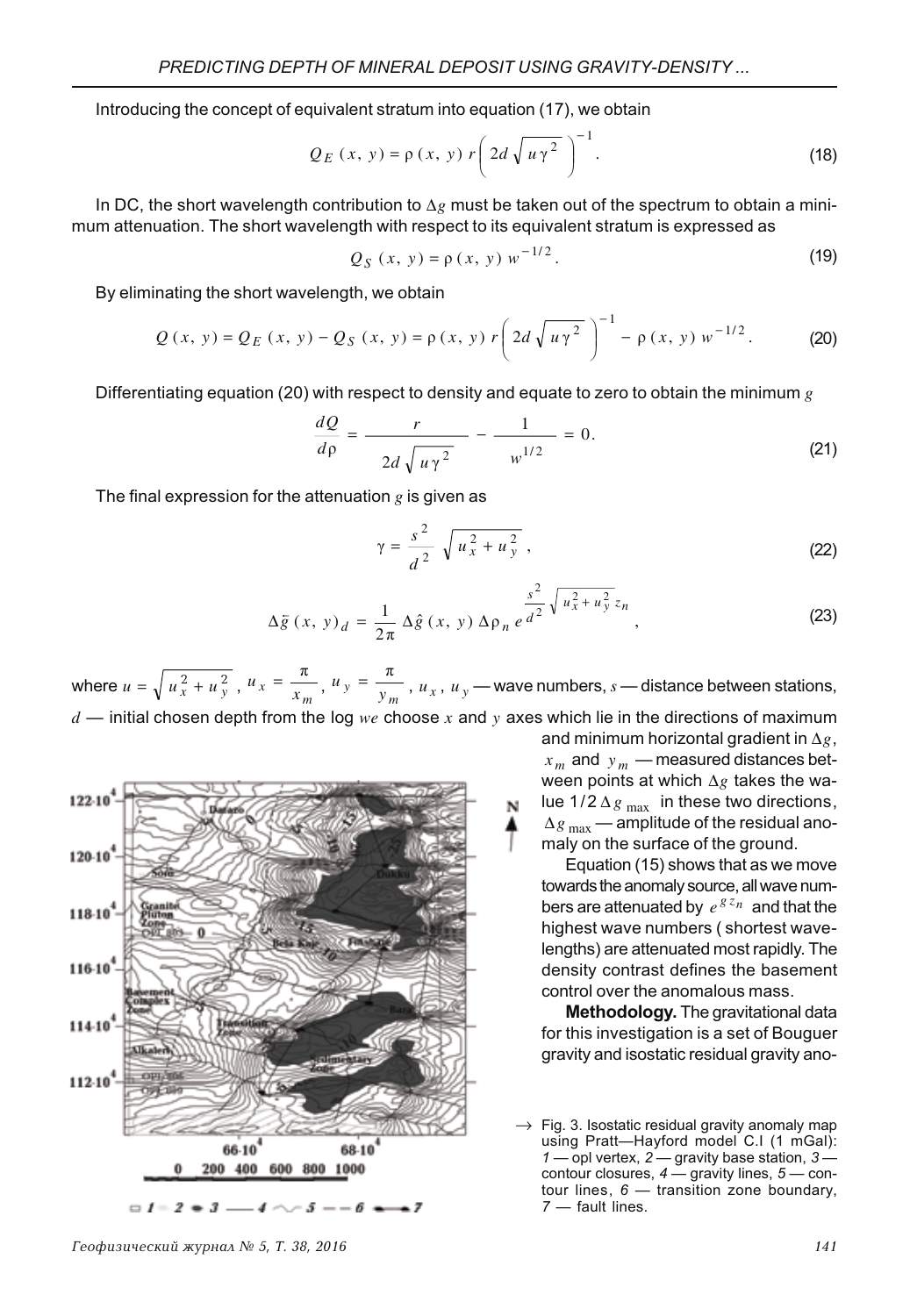

Fig. 4. Downward continuation profile for line 94D039.

malies at 1813 stations in Gongola basin, North-Eastern Nigeria. The Bouguer gravity anomaly was computed using the crustal density of 2.67  $g/cm<sup>3</sup>$ . The Pratt—Hayford isostatic model (spherical approximation) was used in the determination of the isostatic regional anomaly. The isostatic residual anomalies were calculated by adding the isostatic regional anomalies to the Bouguer gravity anomalies. In the downward continuation process, the depth interval for density observation is given as 155 m, while  $d$ , the initial chosen density log formation depth is given 1705 m.

In the application of the seismic reflection data for downward depth validation, seven horizons were picked from the seismic sections for structural mapping and evaluation of the Gongola basin to determine the prospect level and the structural viability of the basin. The horizons include the following: H1, H2, H3, H4, H5, H6 and the top basement. Fig. 4 (line 806-97-D-036) shows which also contains the prospect horizon The time values obtained from the seismic sections were used to obtain the depth estimate using the checkshot curve. The seismic section was also calibrated using the checkshot curve. The depth structure map for the prospect horizon (H4) is shown in Fig. 5.

Results and Discussion. Results. Fig. 4 shows a profile of the isostatic residual gravity anomaly variations at the various observed depths. The profiles show that the horizon for the stabilization of the projected residual field was achieved at the depth of 2015 m and 2170 m respectively. The anomalous mass lies within these depths. Fig. 5 shows the projected field at various depths reflecting the residual gravity anomaly field structure within the horizon.

Discussion. The projected isostatic residual anomaly field should reflect the pattern of the field observed at the surface.



Fig. 5. Downward continuation maps at various depths  $(Z = 0, 1860 \text{ m}, 2015 \text{ m},$ 2170 m, 2480 m).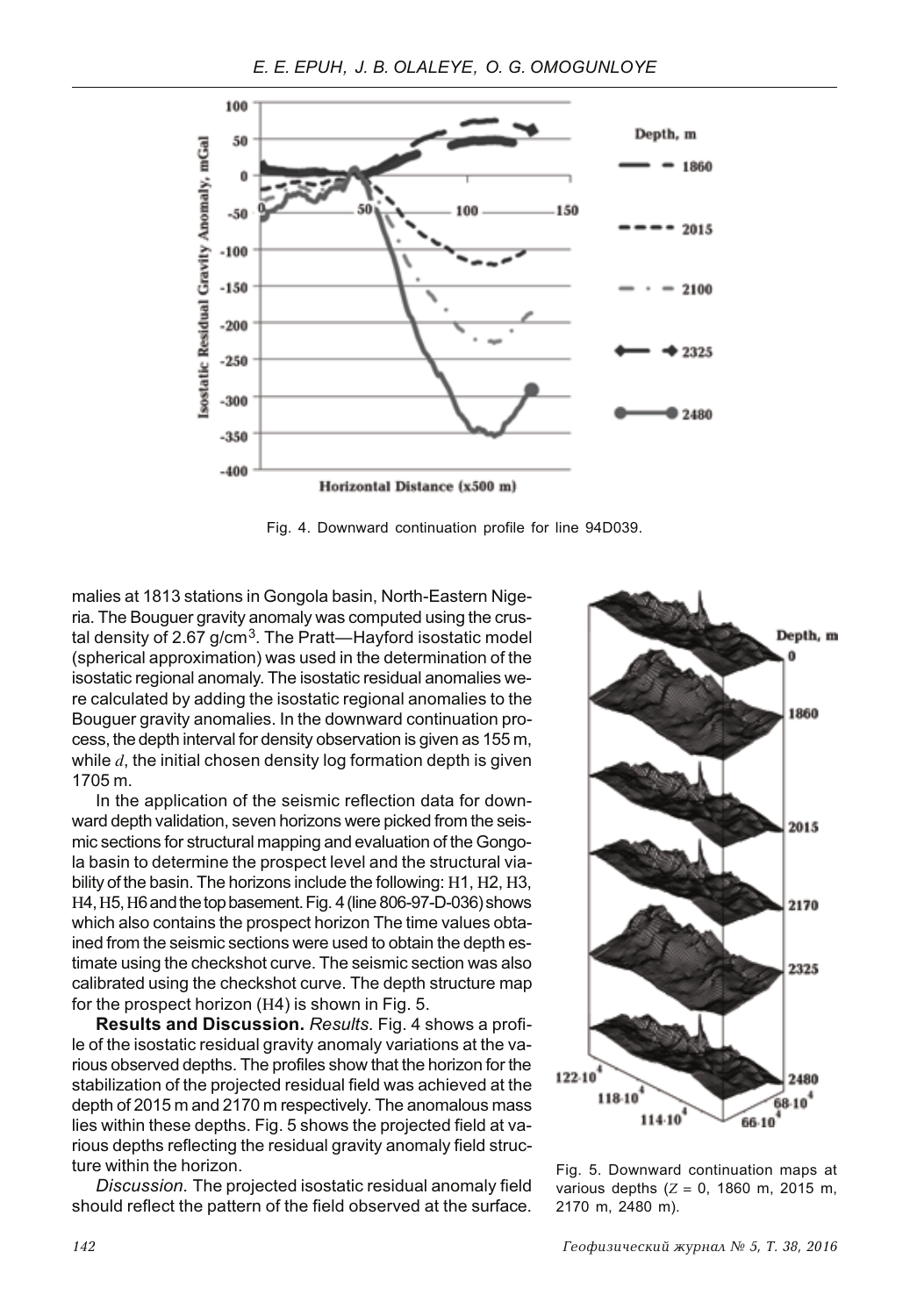From Fig. 5, it is observed that at depth 1860 m, the pattern of the residual gravity anomaly is at variance with that obtained at the surface. The residual gravity anomaly contains positive values in the sedimentary zone of the project area. This does not conform to the geology of the basin as indicated by the residual gravity anomaly observed at the surface. At depth 2015 m, the pattern of the residual gravity anomaly reflects that one which was observed at the surface. This depth marks the upper horizon of the desired anomalous mass. The residual anomaly pattern on the depth 2170 m also reflects that one observed at depth 2015 m and the surface respectively. This depth (2170 m) marks the lower horizon of the desired anomalous mass. At depth 2325 m, the residual anomaly pattern reflects that observed at depth 1860 m which is at variance with that observed on the surface. This shows that the projection has gone beyond the horizon of the anomalous mass [Blakerly, 1996]. At depth 2480 m, the residual anomaly pattern also reflects the surface anomaly pattern. What this suggests is that there are still some contributions from deeper masses to the residual gravity anomaly observed on the surface. This validates the superposition principle observed in gravity investigation.

Seismic Horizon H4. The closure suggests possible depth horizon for hydrocarbon accumulation and the structural relief is between 2100 and 2700 m. This lead on horizon H4 can be seen on the cross line 806-97-D-036



Fig. 6. Validation of gravity downward continuation using seismic reflection data (806-97-D-036).



Fig. 7. Horizon H4 depth structure map (contour interval 50 m).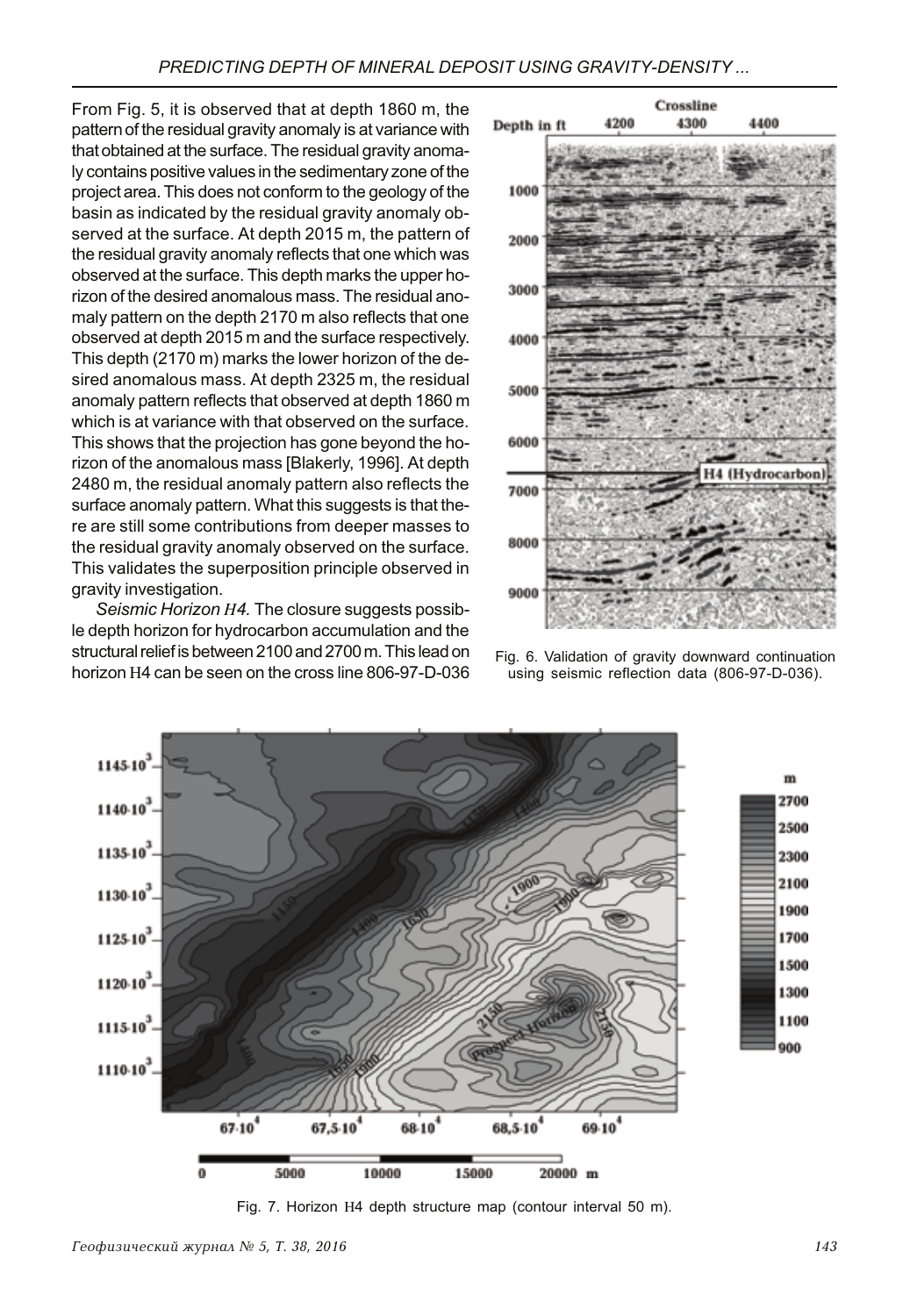as shown in Fig. 6. The section depth calibration (in feet) shows the horizon H4 lies at a depth between 6700 and 7150 ft (2043—2180 m) respectively. The depth map (Fig. 7) shows the lead closure has a good fault trap for hydrocarbon accumulation at this horizon.

Gravity Result Validation using Reflection Seismic Results. The prospect depth lies between 2043 m and 2180 m. This correlates with the result obtained from the isostatic residual gravity anomaly downward continuation obtained using the new model. The computation shows that the relative error percent is 1.37 and 0.46 % respectively. The depth difference is not significant.

Relative error  $\frac{d_{\text{seissmic}} - d_{\text{gravity}}}{d_{\text{seissmic}}}$  100 %,  $d_{\text{seissmic}}$  — depth obtained from seismic,  $d_{\text{gravity}}$  — depth

obtained from gravity:

 $((2043 – 2015) / 2043)100 % = 1.37 % (upper depth),$  $((2180 – 22170) / 2180)100 % = 0.46 %$  (lower depth).

**Conclusion.** In this paper, the integration of density log in the downward continuation has provided an improved method for downward continuation of potential field using Fourier transform. The minimization of the attenuation has helped to enhance the projected field in the determination of the depth of the anomalous mass through the elimination of short wave length. The model and real observation data test show that the new method provides a good result in downward continuation depth determination and should be adopted for basin analysis.

# **Predicting Depth of Mineral Deposit using Gravity-Density Downward Correlation** by Fourier Transform

## © E. E. Epuh, J. B. Olaleye, O. G. Omogunloye, 2016

Residual gravity anomalies are the superposition of effects originating from several interfaces in the subsurface. In downward projection of the anomalies for the determination of the depth of the particular substructure which accounts for the bulk of the residual gravity anomalies on the plane can only be resolved with the aid of additional subsurface data such as density log. In this research, density log was used to determine the weighting density function, delineate the multiple layers and correlate with the gravity-density downward variation for predicting the mineral depth using the Fourier transform method. The results show that the projected residual gravity anomaly at depth between 2015 m and 2170 m depicts all the gravity features that are clearly associated with that on the original plane and also show minimal distortion of the shape of the anomalies. The anomalous mass lies between these depths. The downward continuation depths obtained from the gravity model were compared with that obtained from reflection seismic observation from the study area and the relative error percent were 1.37 % and 0.46 % respectively.

Key words: isostatic residual gravity anomaly, downward continuation, density log, attenuation, weighting density function.

#### **References**

Blakely R. J., 1996. Potential Theory in Gravity and Magnetics Application. Cambridge, United Kingdom: Cambridge University Press., 441p.

Byerly P. E., 1965. Convolution filtering of gravity and magnetic maps. Geophysics 30, 281–283.